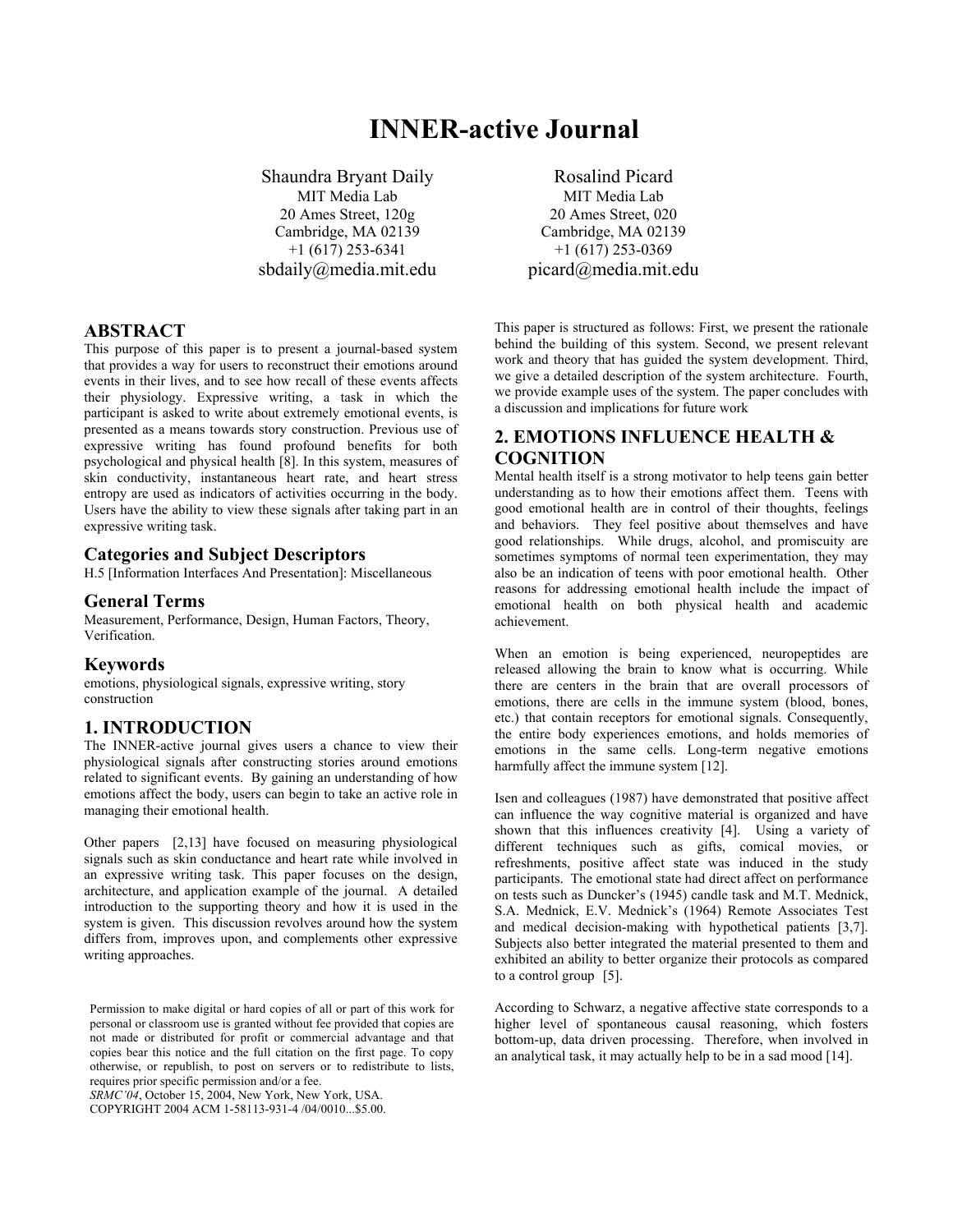### **3. RELEVANT WORK**

Systems which help users gain a better understanding of their emotions, systems which enable the user to construct stories, as well as systems which aid users to interpret what is occurring in their bodies have greatly influenced the design of this system.

Granada Learning's *Just Like Series* is an educational system that attempts to compel learners to think about emotions related to an event. The system includes four videos that portray real-life stories of children who have faced adversity [1]. Each story is set up to enable children and caretakers to talk about these issues and includes an animated storybook with audio and narration. Once children hear and read these stories, they can write a response to the story using an emotions word bank, the same animation, and certain omitted text. Next, two questions are asked that accompany the same animations. The first focuses on the emotional content of the story, while the second encourages children to self-reflect on the same issue in terms of their own experience. The last activity allows children to match emotions to the character in the story to help them to view the situation from another's perspective and relate actions and feelings to everyday environments.

Although this environment encourages reflection, the stories and emotions are limited to the ones chosen by the software designers. A more open-ended environment where children can construct their own narratives may add another dimension to emotional understanding

One example of this type of environment is the Digital Diary developed in the Today's Stories project [16]. The members of the project developed a curriculum to support social, communicative, and emotional development of children 4 to 8 years old. The project consists of a wearable technology called the KidsCam, to gather information from daily activities, as well as a tangible interface called the Magic Mirror to manipulate the data collected through the wearable. The Magic Mirror allows children to review their video collaboratively and annotate episodes with signs and symbols that make explicit the interpretations of what they see in their experiences. These annotations can be linked to related episodes or other material supporting the pedagogical purpose. This environment allows children to construct narratives and annotate some emotions; however, it was not created for the explicit purpose of exploring emotions.

Although the purpose of this system is not biofeedback, these types of systems allow user to see how their emotions affect their physiology; therefore, they are important for this work. *Freeze Framer* developed by the Institute of HeartMath allows users to view their heart rate variability in real-time [6]. As they view this signal, if they are in a negative state, they will see that it is very jagged and irregular. However, once they are trained to place themselves in a positive emotional state, they should see their signal become smoother and more regular. Researchers have found that users achieve better clarity and balance after repeated use of the system.

**4. Expressive Writing** James Pennebaker and colleagues (1986) found that written emotional disclosure, writing about extremely upsetting experiences in one's life, has profound effects on physical and psychological health [8]. The standard experimental design is to

assign one group the task of written emotional disclosure and the other group the task of writing about superficial events such as the steps to brushing teeth. Each group is instructed to write about the assigned topic for 15-20 minutes each day for 3-5 days.

After the writing, during follow-up interviews 2,4 and 14 months after the writing, Pennebaker and others have found participants show fewer doctor visits, improved immune functioning, increased mood, and higher grade point averages [9,10,11]. The conclusion drawn is that writing about significant life events allows participants the opportunity to find meaning and increased understanding of their emotional reactions to the event. This can also result in reduced distress.

Expressive writing, however, is not expected to be an end-all cure. There have been cases where no significant results were found after subjects participated in the expressive writing task. For instance, Sangsue monitored the health of teenaged males and females after writing about self-image. Months after participating in the study, there was not significant improvement in the health of the female subjects [15]. The most consistent criticism of Pennebaker's work is that it does not always work; however, expressive writing is merely an option and not a panacea. For the INNER-active journal, health benefits are expected, however they will not be the focus.

For use in the journal, users will be instructed to construct stories around important, not necessarily traumatic experiences. During the process of constructing these stories skin conductivity, heart stress entropy, and instantaneous heart rate will be gathered and users will be invited to reflect on how theses signals change during their story.

# **5. SYSTEM DESIGN**

The system utilizes an adaptation of the personal, mobile data collection and annotation platform, known as PMobile, developed at the MIT Media Lab [6]. The architecture consists of three layers. The first is the sensor layer, consisting of a Fitsense Heart Rate Monitor and a Bluetooth skin conductivity sensor shown in figure 1. This layer communicates to the second, a data collection platform. Once data has been gathered, information is displayed visually in the third level.

The Pulser, a Fitsense Technology for gathering electrocardiogram information, is set to transmit information every two seconds using a Data Variant 3 [6]. Data Variant 3 transmits a data message containing the beat count and the last sixteen inter-beat intervals (IBIs) in milliseconds. The electrocardiogram information is used to calculate the instantaneous heart rate and heart stress entropy. The Bluetooth skin conductivity sensor is used to measure skin conductivity. The device is worn as a watch with extensions that connect to an electrode to attach to the hand.

The Data Collection Platform runs on a HP 5550 iPAQ running Windows CE 4.0 and an Compaq laptop running Windows 2000. The iPAQ gathers the data from the Heart rate monitor, while the laptop receives skin conductivity data via Bluetooth. The visualization interface was developed in Matlab 6.5.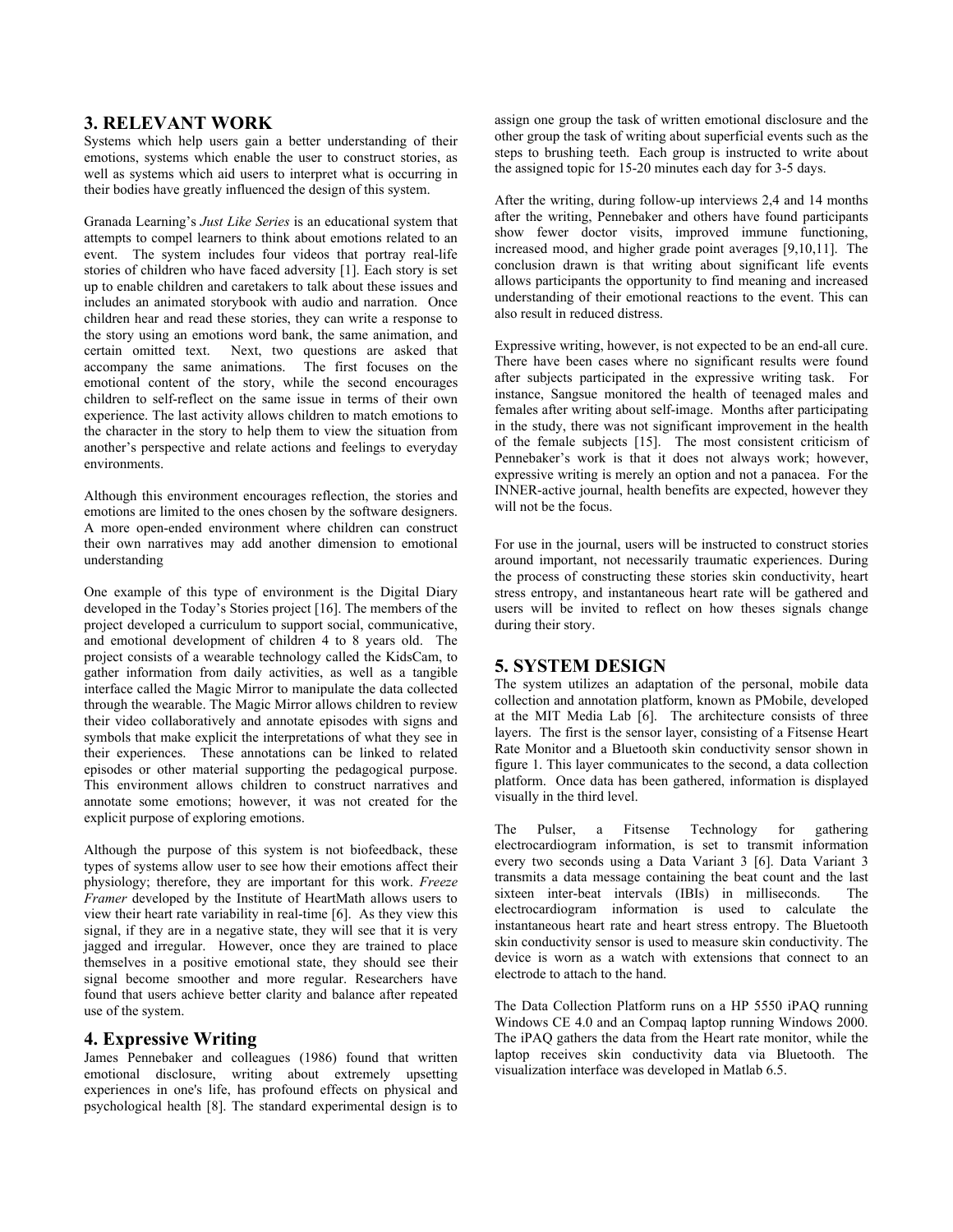

**Figure 1: INNER-active Journal System. Fitsense Heart Strap sends data to iPAQ while Bluetooth skin conductivity sensor sends data to laptop.** 

The INNER-active journal begins with an expressive writing assignment adapted from the Pennebaker experimental procedures. The user is instructed to write without regard to spelling or grammar. To signal to the system that the task is finished, '0' is typed into the new line. From this point, the journal entry is finished and users can view the data collected through the interface. Figure 2 shows a portion of the interface.

The drop down menu of the interface has the choice of 'Skin Conductivity', 'Instantaneous Heart Rate', and 'Heart Stress Entropy'. Each graph has the time the entry was written for the horizontal axis and the value, depending on the selected graph for the vertical axis.

Once the decision is made, the "Update" button is pressed and the new graph is displayed. Each graph has tick marks indicating where a new sentence begins. If there are any attention-grabbing points in the graph, the user can select the spot on the graph. When a point is selected, a circle or 'x' will appear on the graph. The user can then click the "Press to View Sentence" button and see what sentence corresponds to the point on the graph.



**Figure 2: The INNER-active Journal interface** 

# **6. EXAMPLE INTERACTION**

The following presents an example interaction of the INNERactive Journal during an expressive writing task. There are steps that must be followed in order to write a story using the journal system. First, the Pulser is strapped around the chest, and the skin conductivity sensor is placed on the wrist and hand. Second, the PMobile application is started on the iPAQ and the journal application begins. Before typing into the journal, a blank white screen, a short time is taken to establish a baseline reading for the sensor data.

After completing the expressive writing task, all three components of the system are stopped. The file containing the IBI data is then transferred to the laptop via Bluetooth and the InnerActiveFinal program is run through Matlab. Below is a story written during the interaction. (Spelling mistakes and punctuation errors remain since they are ignored with the expressive writing task).

*"I found outthat my aunt passed a couple of weeks ago. I have found it extremely hard to concentrate since then. At the funeral it was hard to see her because she's always been so beautiful and lit up the room. she had these beautiful cat green eyes the shined when she smiled. she was my mother's best friend. she really knew who I was. my mom was having a reaaly hard time with her death. she prayed the night before the funeral that God would just let her know that everything wasokay. i remember they used to have this saying one of them would say "are we having fun yet?" and the other would reply "havin som fun now." they would laugh, everytime. the morning of the funeral, my mother was reading the paper. she was just scanning really unable to concentrate. on one of the pages, there it was, "are we having fun yet?" -- an advertisement for dollywood? Yes, but even more, i think, a sign from God. i am gld to know that He has her. I will miss her everytime I go to my phone to try and call her. i've never lost anyone close to me. i almost lost my father, but he was okay in the end. it's hard to accept sometimes but there is a pyrpose for everything…"* 

Figures, 3, 4, and 5 are the graphs that correspond to the story that are seen through the interface during this interaction. In the skin conductivity graph, the normal first response where there is an initial jump can be seen followed by a settling of the graph over time. Once the writing starts, another jump occurs corresponding to the user writing about the inability to concentrate.

In the Instantaneous heart rate graph, an anomaly exists in the graph between the 3.63s and 3.64s time value that may be a malfunction in the system. However peaks in the interbeat intervals occur once again while writing about the funeral. The heart stress entropy shows similar results as the skin conductivity graph when the user is writing about the funeral.



**Figure 3: Screenshot of skin conductivity graph and corresponding sentence. Red dot corresponds to portion of the graph selected.**